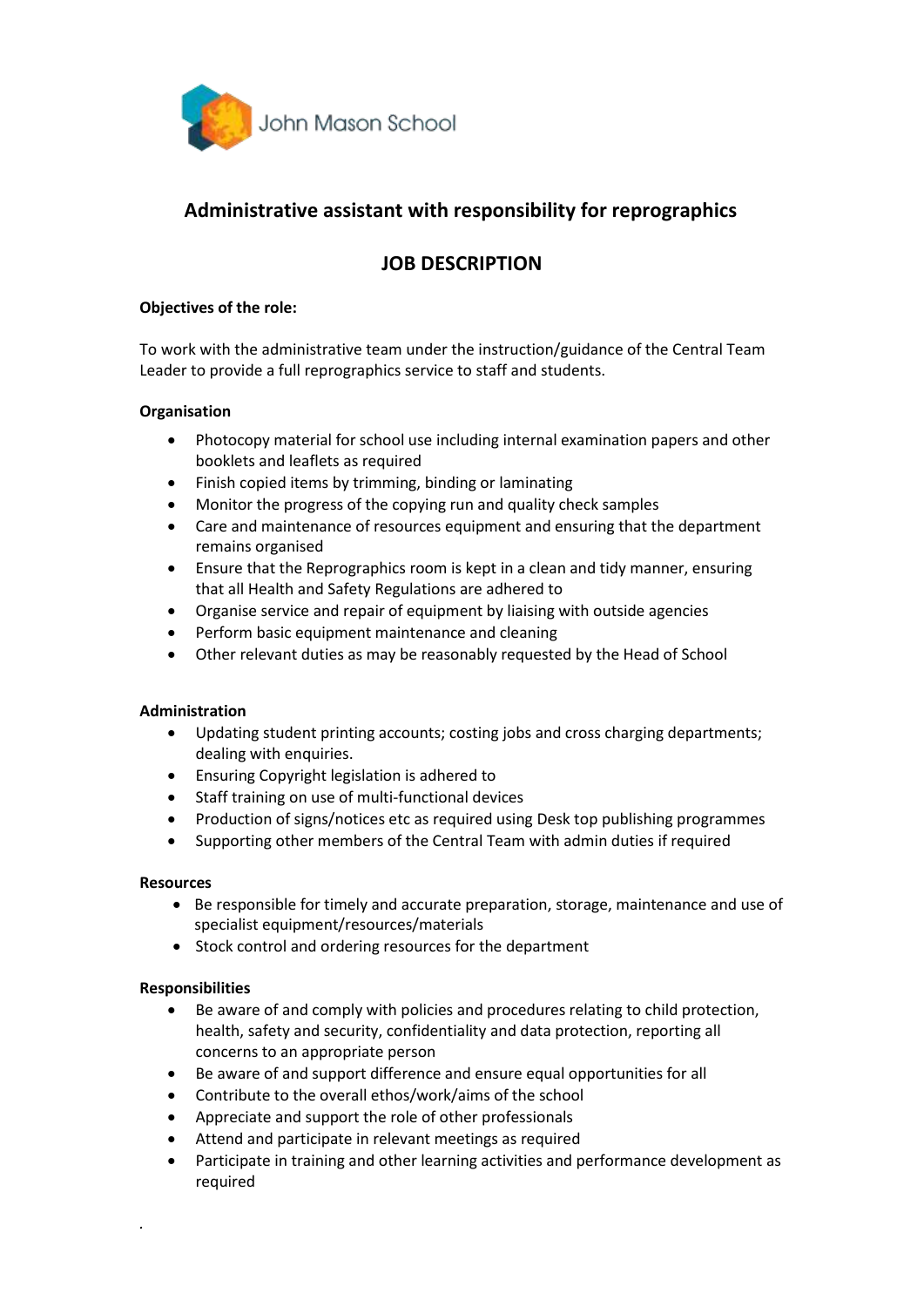*For all staff – You have specific responsibilities under Health & Safety legislation to ensure that you:*

- *Take reasonable care for your own health and safety and that of others affected by what you do or do not do*
- *Co-operate on all issues involving health and safety*
- *Use work items provided for you correctly, in accordance with training and instructions*
- *Do not interfere with or misuse anything provided for your health, safety or welfare*
- *Report any health and safety concerns to your line manager as soon as practicable*

*(This job description is not intended to be exhaustive and it is expected that there will be other tasks to be agreed from time to time).*

*John Mason School is committed to Staff Development and to achieve this end all members of staff have an annual Staff Development interview with a colleague to look back over the past 12 months, review work and training needs and to look forward and plan personal development for the forthcoming 12 months.*

*All non-teaching employees are subject to a probationary period of 6 months. Employees are expected to prove their suitability for the job within their probationary period in terms of both conduct and competence.* 

**Hours:** 20 per week.

start time (to be discussed at interview) 4 hours per day Plus 2 INSET days

**Grade**: 4

*Ref: Administration and organisation Level 1 National Joint Council for Government services "The Way Forward"*

April 2022